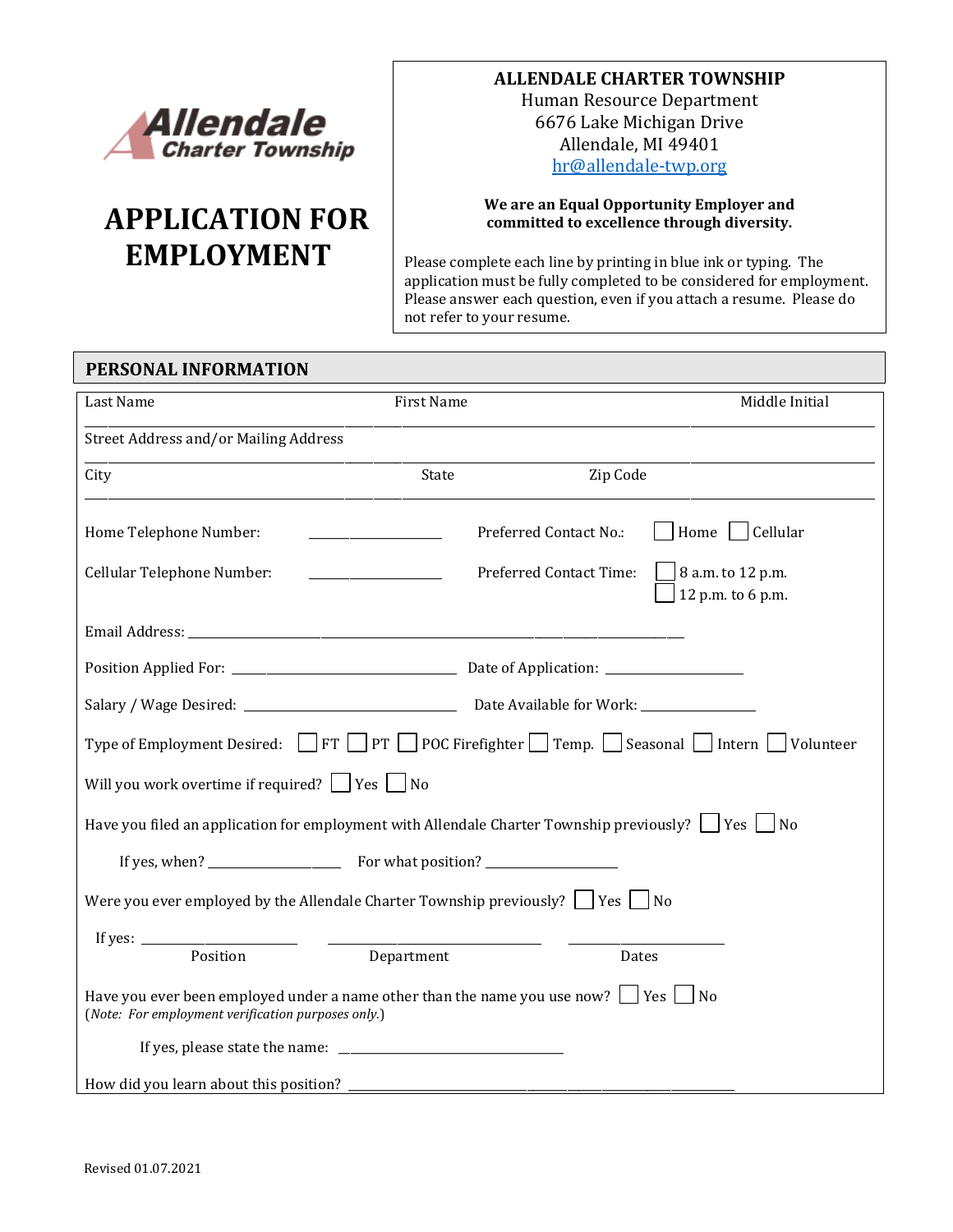| <b>GENERAL INFORMATION</b>                                                                                                                                                                                                                                                                                                                                       |  |  |
|------------------------------------------------------------------------------------------------------------------------------------------------------------------------------------------------------------------------------------------------------------------------------------------------------------------------------------------------------------------|--|--|
| Are you 18 years of age or older? $\Box$ Yes $\Box$ No                                                                                                                                                                                                                                                                                                           |  |  |
| Are you authorized to work in the United States on an unrestricted basis? $\Box$ Yes $\Box$ No<br>(Note: Employment is contingent upon verification and proof of U.S. citizenship or immigration status.)                                                                                                                                                        |  |  |
| Do you have any relatives working for the Township, or who are elected officials of the Township? $\Box$ Yes $\Box$ No                                                                                                                                                                                                                                           |  |  |
| Are you currently on a job lay-off? $\Box$ Yes $\Box$ No<br>If yes, are you subject to recall?<br>Yes  <br>N <sub>0</sub>                                                                                                                                                                                                                                        |  |  |
| Have you ever been discharged from, or asked to resign from, a job? $\Box$ Yes $\Box$ No                                                                                                                                                                                                                                                                         |  |  |
|                                                                                                                                                                                                                                                                                                                                                                  |  |  |
|                                                                                                                                                                                                                                                                                                                                                                  |  |  |
| Have you ever been convicted of or pleaded guilty or nolo contendere to a felony offense?<br>Yes<br>N <sub>0</sub>                                                                                                                                                                                                                                               |  |  |
|                                                                                                                                                                                                                                                                                                                                                                  |  |  |
| Name of Offense(s)<br><b>Conviction Date</b><br>State                                                                                                                                                                                                                                                                                                            |  |  |
| Please explain:<br>(Note: A conviction record will not necessarily be a bar to employment. The Township will consider other relevant factors,<br>such as the age and time of the offense, the seriousness and nature of the offense, rehabilitation efforts, etc. Untruthful answers<br>will result in the candidate no longer being considered for employment.) |  |  |

## **EDUCATIONAL / TRAINING BACKGROUND**

| Address, City, and State | graduate?       | earned              | Degree or<br>Certificate | Course(s)<br>of Study |
|--------------------------|-----------------|---------------------|--------------------------|-----------------------|
|                          | Yes<br>$\rm No$ |                     | N/A                      |                       |
|                          | Yes<br>$\rm No$ |                     |                          |                       |
|                          | Yes             |                     |                          |                       |
|                          | Yes             |                     |                          |                       |
|                          | No              |                     |                          |                       |
|                          | Yes<br>No       |                     |                          |                       |
|                          | Name of School  | Did you<br>$\rm No$ | Credits                  | received              |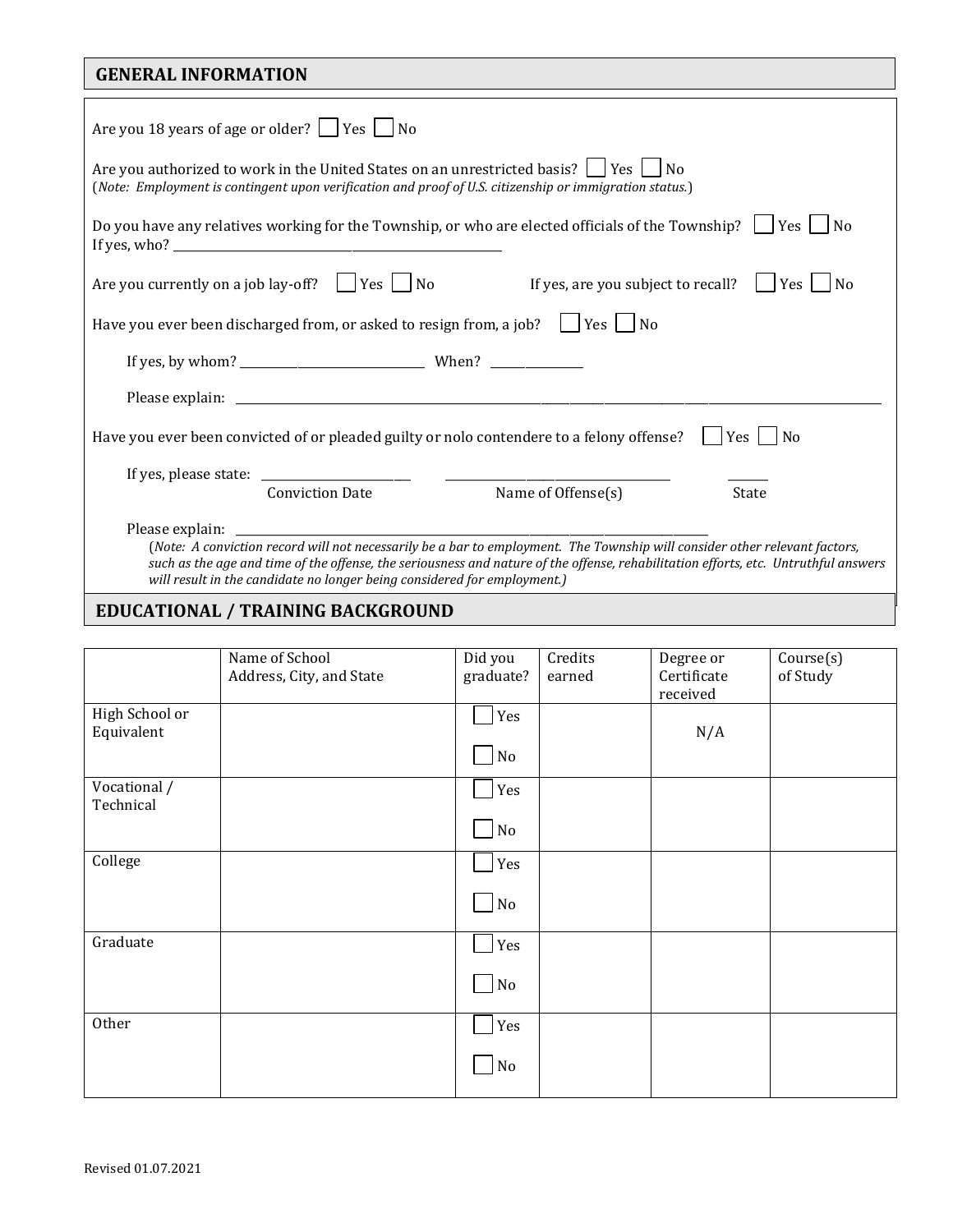#### **EDUCATIONAL / TRAINING BACKGROUND (continued)**

List special accomplishments, publications, awards (Please exclude information which would reveal sex, race, religion, national origin, age, handicap, color, marital status, or any other protected status):

List professional, trade, business or civic associations and any offices held (Please exclude information which would reveal sex, race, religion, national origin, age, handicap, color, marital status, or any other protected status):

Describe any specialized training, apprenticeships, internships, skills, licenses, certificates, and extra-curricular activities that pertain to the position(s) for which you are applying (Please exclude information which would reveal sex, race, religion, national origin, age, handicap, color, marital status, or any other protected status):

#### **MILITARY SERVICE**

|                                                                                                                                                                                                                                          | Have you ever served in the Armed Forces, National Guard, or Military Reserves?     Yes     No                                 |  |
|------------------------------------------------------------------------------------------------------------------------------------------------------------------------------------------------------------------------------------------|--------------------------------------------------------------------------------------------------------------------------------|--|
|                                                                                                                                                                                                                                          |                                                                                                                                |  |
|                                                                                                                                                                                                                                          |                                                                                                                                |  |
|                                                                                                                                                                                                                                          |                                                                                                                                |  |
| Were you honorably discharged? $ $   Yes $ $   No<br>(Note: A dishonorable discharge is not an absolute bar to employment. The Township will consider other relevant factors prior to<br>making its final decision to hire or not hire.) |                                                                                                                                |  |
|                                                                                                                                                                                                                                          |                                                                                                                                |  |
| <b>DRIVING INFORMATION</b>                                                                                                                                                                                                               |                                                                                                                                |  |
|                                                                                                                                                                                                                                          | Your answers to the questions in this section will be considered only if required for the position for which you are applying. |  |
| Do you have a valid driver's license? $\Box$ Yes $\Box$ No                                                                                                                                                                               |                                                                                                                                |  |
| Driver's License No. ____________________________                                                                                                                                                                                        | Issuing State: __________                                                                                                      |  |
| Commercial Driver's License (CDL) No. (if applicable): _________________________                                                                                                                                                         |                                                                                                                                |  |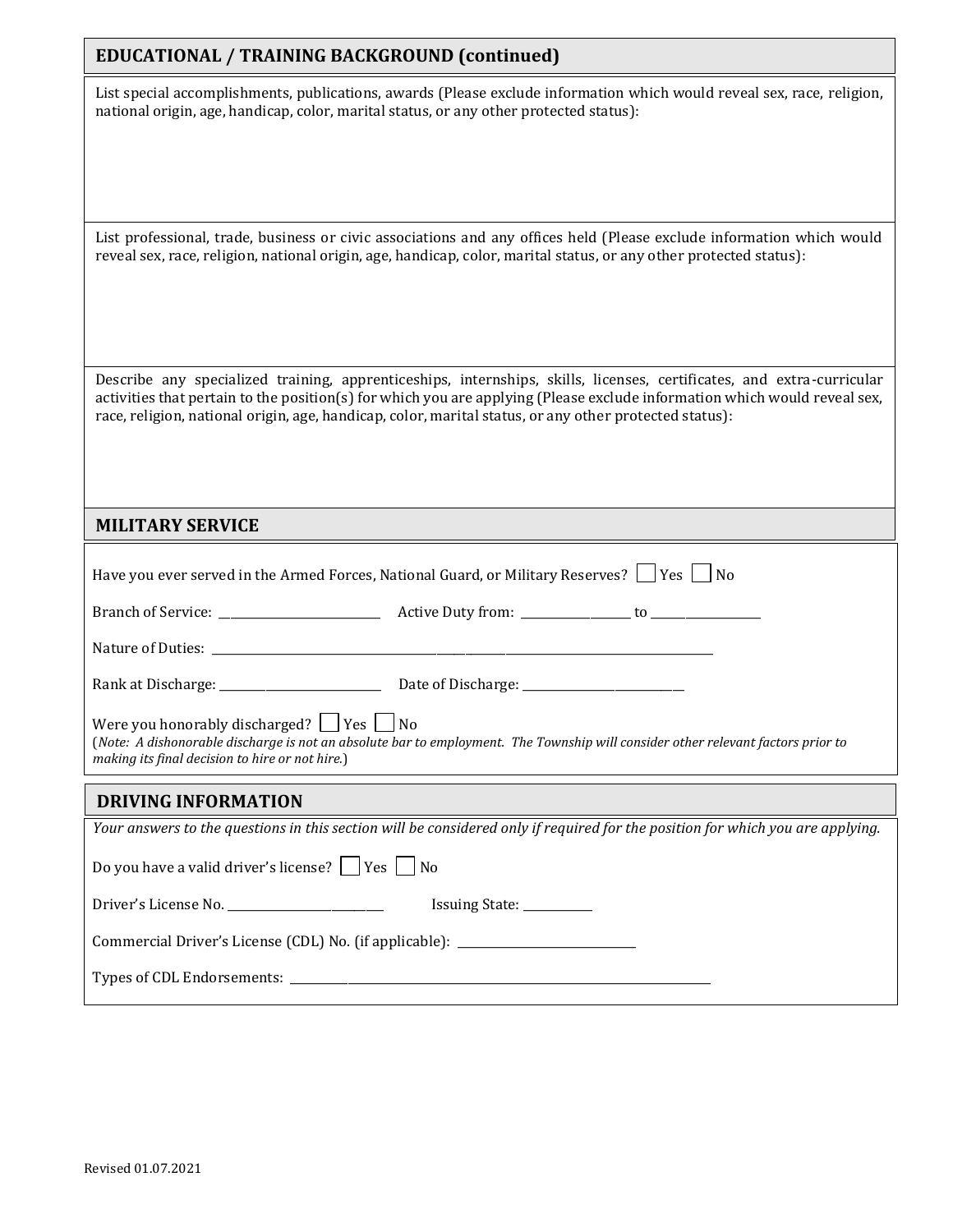#### **EMPLOYMENT HISTORY**

List all your employers, assignments, or volunteer activities, **starting with your most recent employer**. Include military experience. If you need more space, use an extra sheet of paper.

|   | <b>Company Name:</b>                                   | Immediate Supervisor:           | Dates Employed:                             |
|---|--------------------------------------------------------|---------------------------------|---------------------------------------------|
|   |                                                        |                                 |                                             |
|   |                                                        |                                 |                                             |
|   | Address:                                               | Job Title and Responsibilities: | Full-time<br>Part-time                      |
|   |                                                        |                                 | Hours per week:                             |
|   | Telephone:                                             | # of Employees Supervised:      | Reason for Leaving:                         |
|   |                                                        |                                 |                                             |
|   | May we contact this employer for reference?            | No<br>Yes                       |                                             |
|   | If no, please explain:                                 |                                 |                                             |
|   |                                                        |                                 |                                             |
|   | <b>Company Name:</b>                                   | Immediate Supervisor:           | Dates Employed:                             |
|   |                                                        |                                 | From: To:                                   |
|   | Address:                                               | Job Title and Responsibilities: | Full-time<br>Part-time                      |
| 2 |                                                        |                                 |                                             |
|   | Telephone:                                             | # of Employees Supervised:      | Hours per week:<br>Reason for Leaving:      |
|   |                                                        |                                 |                                             |
|   |                                                        |                                 |                                             |
|   | May we contact this employer for reference? $\Box$ Yes | No                              |                                             |
|   | If no, please explain:                                 |                                 |                                             |
|   |                                                        |                                 |                                             |
|   | <b>Company Name:</b>                                   | Immediate Supervisor:           | Dates Employed:                             |
|   |                                                        |                                 | From: $\_\_\_\_\_\$ To: $\_\_\_\_\_\_\_\_\$ |
|   | Address:                                               | Job Title and Responsibilities: | Full-time<br>Part-time                      |
| 3 |                                                        |                                 |                                             |
|   | Telephone:                                             | # of Employees Supervised:      | Hours per week:<br>Reason for Leaving:      |
|   |                                                        |                                 |                                             |
|   |                                                        |                                 |                                             |
|   | May we contact this employer for reference?            | $\rm No$<br>Yes                 |                                             |
|   | If no, please explain.                                 |                                 |                                             |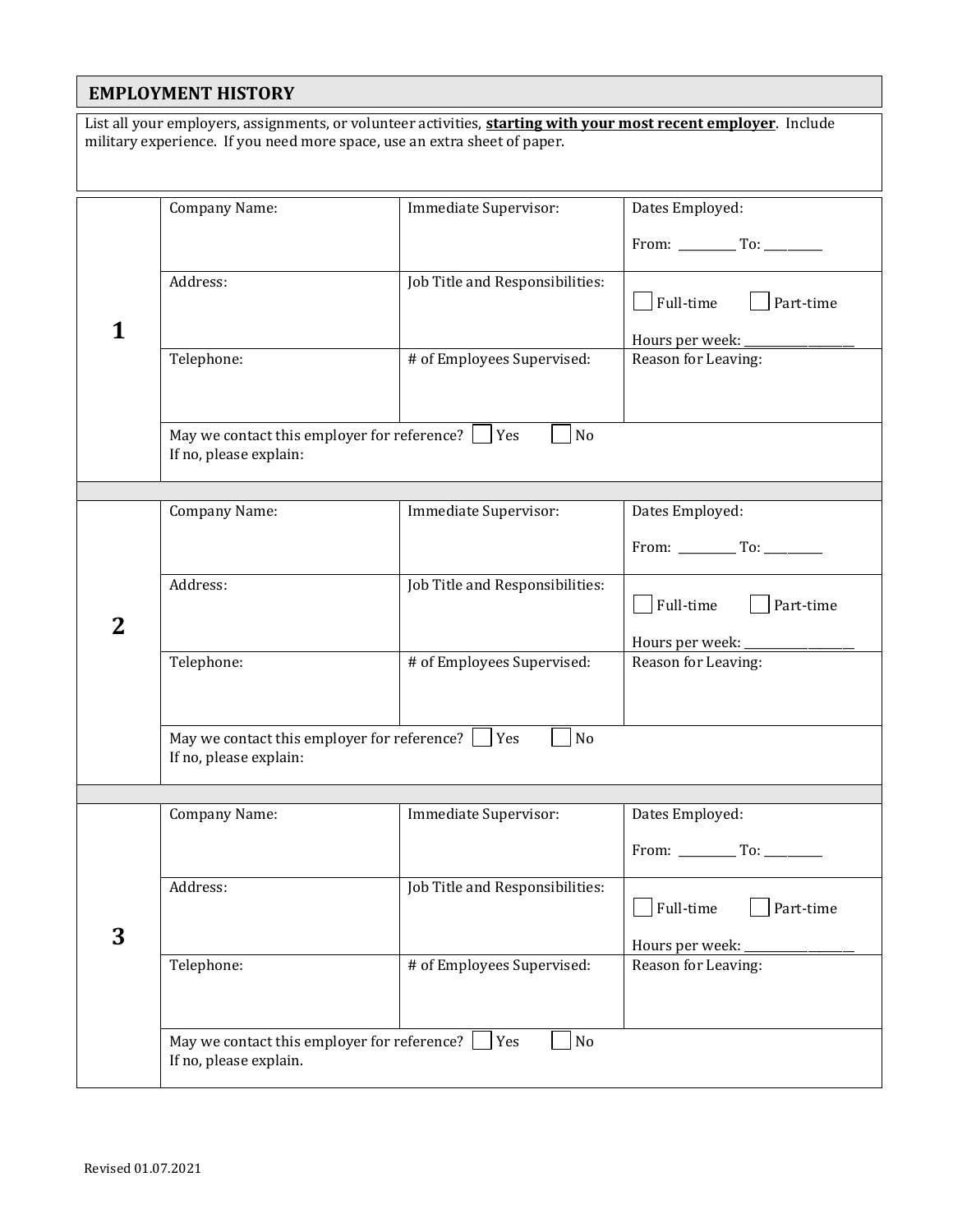#### **REFERENCES**

|                      | experience and qualifications for the position for which you are applying. |                       | Please identify three individuals, not related to you and who are not a previous supervisor, who have knowledge of your |
|----------------------|----------------------------------------------------------------------------|-----------------------|-------------------------------------------------------------------------------------------------------------------------|
|                      | Full Name and Mailing Address:                                             | Employer / Company:   | <b>Business or Occupational Telephone:</b>                                                                              |
| 1                    | <b>Email Address:</b>                                                      | Job Title / Position: | Years Acquainted:                                                                                                       |
|                      |                                                                            |                       |                                                                                                                         |
| $\bf{2}$             | Full Name and Mailing Address:                                             | Employer / Company:   | <b>Business or Occupational Telephone:</b>                                                                              |
|                      | <b>Email Address:</b>                                                      | Job Title / Position: | Years Acquainted:                                                                                                       |
|                      |                                                                            |                       |                                                                                                                         |
|                      | Full Name and Mailing Address:                                             | Employer / Company:   | <b>Business or Occupational Telephone:</b>                                                                              |
| 3                    | Email Address:                                                             | Job Title / Position: | Years Acquainted:                                                                                                       |
| <b>MISCELLANEOUS</b> |                                                                            |                       |                                                                                                                         |
|                      | Briefly set forth why you desire employment with the Township.             |                       |                                                                                                                         |

#### Ī **EMPLOYEE CERTIFICATION AND ACKNOWLEDGMENT**

I certify the facts set forth in this Application for Employment and in any other materials I have submitted to the Allendale Charter Township (the "**Township**") are true and complete. I understand that false statements, omissions, or misrepresentations of any kind may result in the revocation of any offer of employment I may receive, or in my or misrepresentations of any kind may result in the revocation of any offer of employment I may receive, or in my<br>dismissal from employment. I agree that I must commence any action or suit relating to my employment, or the Township's failure to offer me employment, within 180 days from the date of termination of my employment, or, if I am not hired, within 180 days within the date of my application, and I agree to waive any statute of limitations of longer duration.

#### **APPLICANT:**

I

\_\_\_\_\_\_\_\_\_\_\_\_\_\_\_\_\_\_\_\_\_\_\_\_\_\_\_\_\_\_\_\_\_\_\_\_\_\_\_ (Print Name)

\_\_\_\_\_\_\_\_\_\_\_\_\_\_\_\_\_\_\_\_\_\_\_\_\_\_\_\_\_\_\_\_\_\_\_\_\_\_\_ (Signature)

\_\_\_\_\_\_\_\_\_\_\_\_\_\_\_\_\_\_\_\_\_\_\_\_\_\_\_\_\_\_\_\_\_\_\_\_\_\_\_ (Date)

| For Office Use Only:  |  |
|-----------------------|--|
| Received by:<br>Date: |  |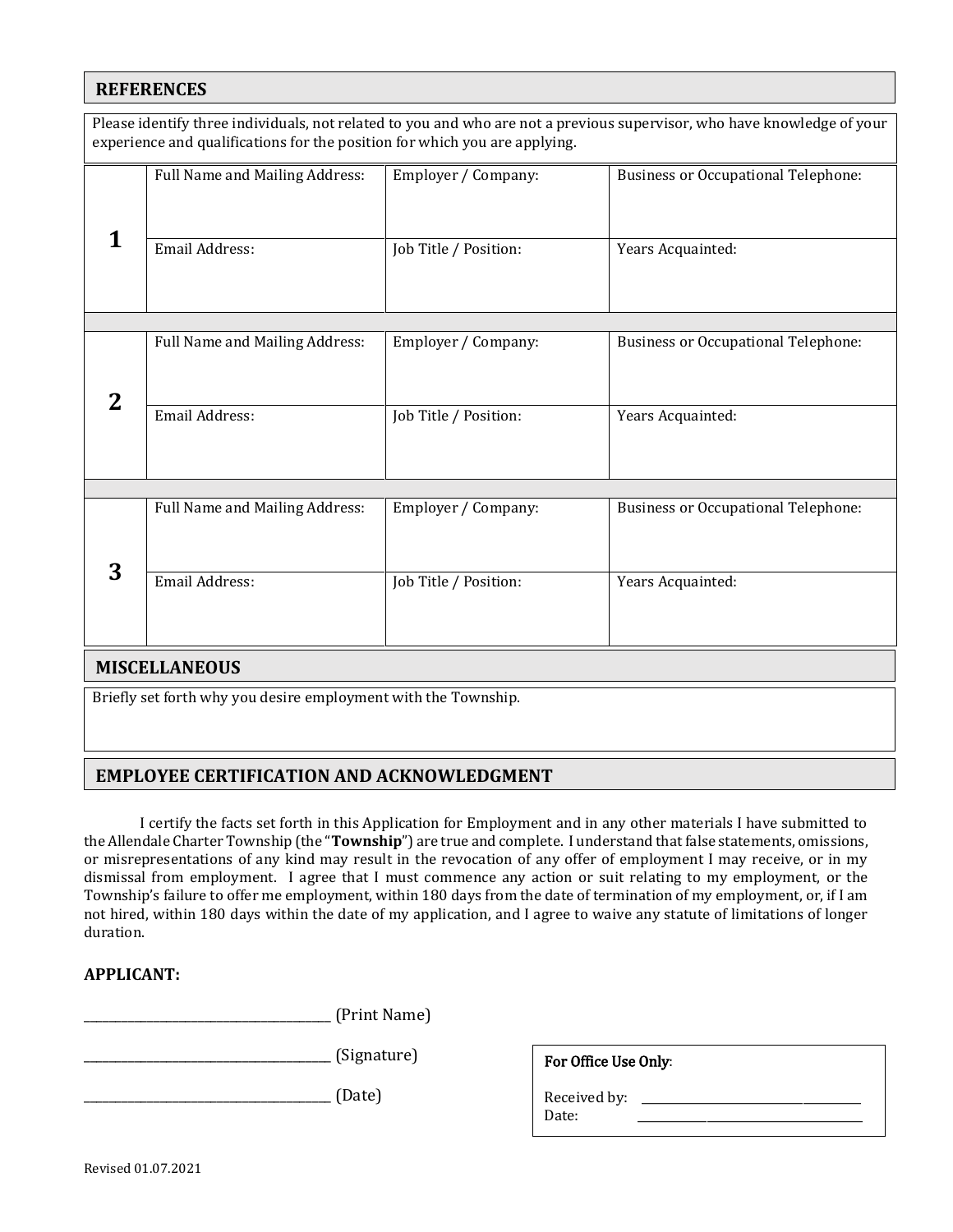

### Workplace Accommodations Notice

Allendale Charter Township (the "**Township**") provides equal employment opportunity for all persons regardless of race, religion, color, sex, height, weight, marital status, national origin, age, disability, or any other classification protected by federal, state, or local law.

The Township will make reasonable accommodations for known physical or mental disabilities of an applicant or employee, as well as known limitations related to pregnancy, childbirth, or a related medical condition, such as lactation, unless the accommodation would cause an undue hardship. Among other possibilities, reasonable accommodations could include:

- Acquisition or modification of equipment or devices;
- More frequent or longer break periods or periodic rest;
- Assistance with manual labor; or
- Modification of work schedules or job assignments.

Employees and job applicants have a right to be free from unlawful discrimination and retaliation. For this reason, the Township will **not**:

- Deny employment opportunities on the basis of a need for reasonable accommodation;
- Deny reasonable accommodation for known limitations, unless the accommodation would cause an undue hardship;
- Take an adverse employment action, discriminate, or retaliate because the applicant or employee has inquired about, requested, or used a reasonable accommodation;
- Require an applicant or an employee to accept an accommodation that is unnecessary; or
- Require an employee to take family leave or any other leave, if the employer can make reasonable accommodations instead.

Disabled applicants and employees may request an accommodation by notifying the Township of the need for accommodation within 182 days of the date the person knows or should know that an accommodation is needed. Failure to properly notify the Township will preclude any claim that the Township failed to accommodate the disabled individual. To request an accommodation or to discuss concerns or questions about this notice, please contact the Township's Human Resource Department, at [hr@allendale-twp.org.](mailto:hr@allendale-twp.org)

By signing below, I affirm that I have read and understand this Workplace Accommodations Notice, including the proper procedure for requesting an accommodation.

\_\_\_\_\_\_\_\_\_\_\_\_\_\_\_\_\_\_\_\_\_\_\_\_\_\_\_\_\_\_\_\_\_\_\_\_\_\_\_ \_\_\_\_\_\_\_\_\_\_\_\_\_\_\_\_\_\_\_\_\_\_\_\_\_\_\_\_\_\_\_\_\_\_\_\_\_\_\_ \_\_\_\_\_\_\_\_\_\_\_\_\_\_\_\_\_\_\_\_\_\_\_\_ Name (Print) Signature Signature Date

| For Office Use Only:  |  |
|-----------------------|--|
| Received by:<br>Date: |  |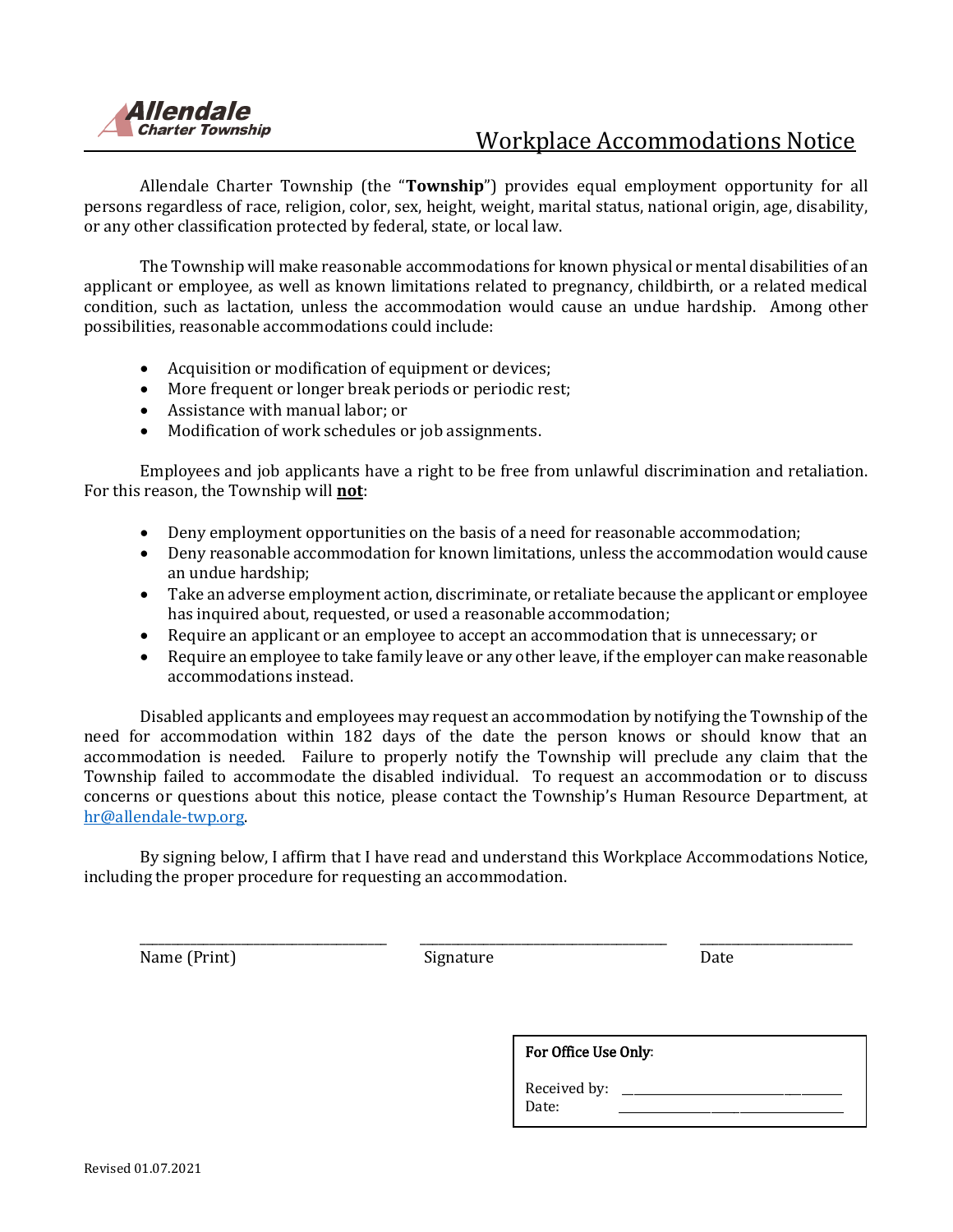

# At-Will Employment Acknowledgment Form

I acknowledge that any employment I may have with Allendale Charter Township (the "**Township**") is/will be an at-will employment relationship that has no specific duration. This means that, should I become employed with the Township, I can resign my employment at any time, with or without reason or advance notice, and that the Township has the right to terminate my employment at any time, with or without reason or advance notice.

I also acknowledge that no Township employee, Board Member, officer, and/or agent of the Township, other than the Township Board, has the authority to promise or agree to any substantive terms or conditions of employment different from those stated in the written guidelines and policies contained in the Township's Personnel Policy Handbook. I understand that any different employment arrangement entered into by the Township must be clearly stated in writing, and signed by the Township's Supervisor.

By signing below, I affirm that I have read and understand this At-Will Employment Acknowledgment Form.

\_\_\_\_\_\_\_\_\_\_\_\_\_\_\_\_\_\_\_\_\_\_\_\_\_\_\_\_\_\_\_\_\_\_\_\_\_\_\_ \_\_\_\_\_\_\_\_\_\_\_\_\_\_\_\_\_\_\_\_\_\_\_\_\_\_\_\_\_\_\_\_\_\_\_\_\_\_\_ \_\_\_\_\_\_\_\_\_\_\_\_\_\_\_\_\_\_\_\_\_\_\_\_

Name (Print) Signature Date Date

For Office Use Only:

Received by:

Date: \_\_\_\_\_\_\_\_\_\_\_\_\_\_\_\_\_\_\_\_\_\_\_\_\_\_\_\_\_\_\_\_\_\_\_\_\_\_\_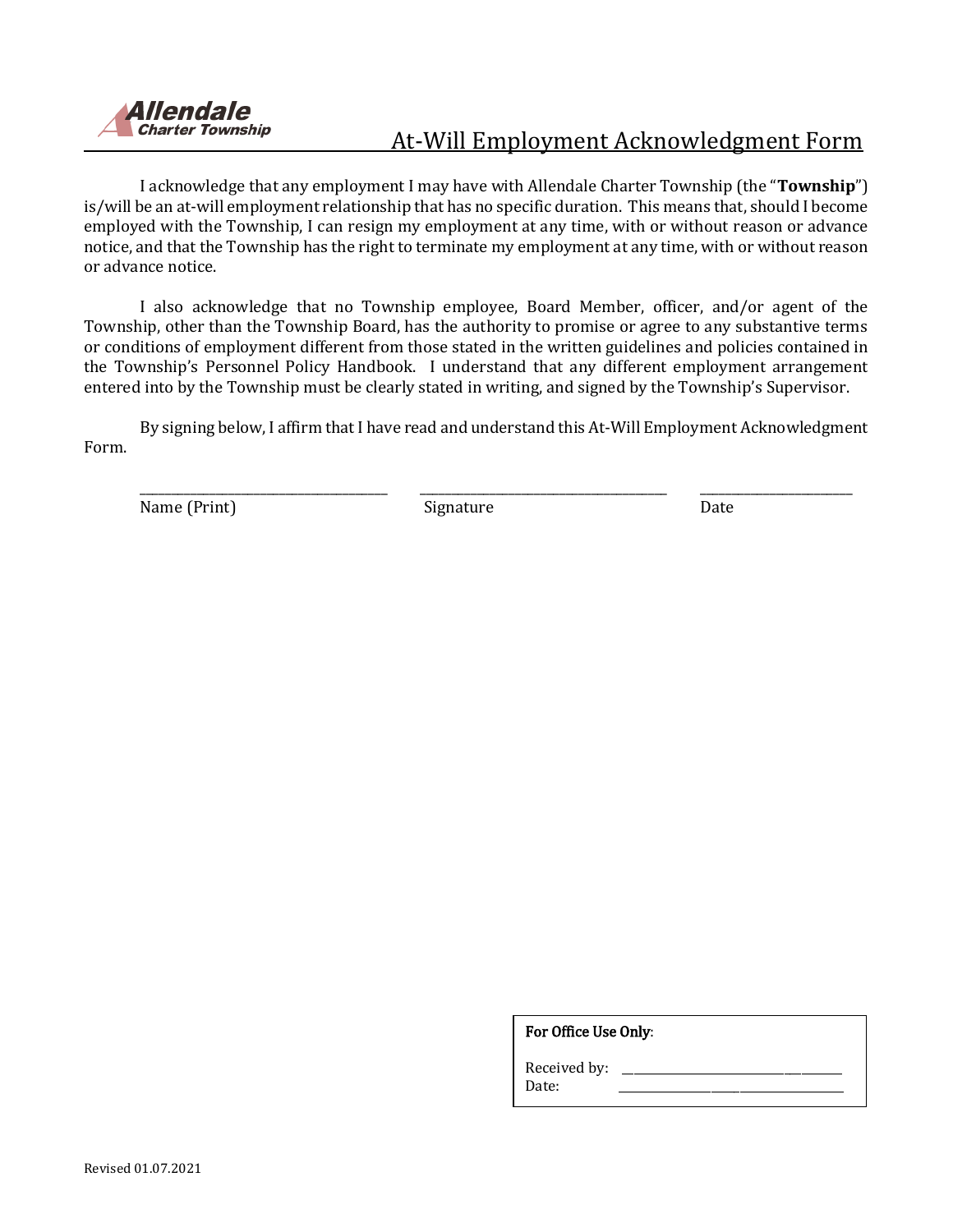

### Drug-Free and Alcohol-Free Workplace Notice

Allendale Charter Township (the "**Township**") is committed to providing a healthy, safe, drug-free and alcohol-free workplace for all employees and other individuals in our workplace. We recognize that alcohol or marijuana use, and the use of illegal drugs, could pose a threat to these goals.

In furtherance of the Township's goals, the Township strictly prohibits the illicit use, possession, dispensation, distribution, or manufacture of alcohol and controlled substances in the workplace under its Drug-Free and Alcohol-Free Workplace Policy. Any employee who violates this policy may be referred for counseling or rehabilitation and may, in addition, be subject to disciplinary action, including suspension or termination of employment.

Any individual who conducts business for the Township, applies for a position with the Township, or conducts business on the Township's property is covered by the Township's Drug-Free and Alcohol-Free Workplace Policy. This policy is provided to all new employees under the Township's new hire orientation procedures and is otherwise available in its entirety upon request by any applicant or other individual.

In summary, the Township's Drug-Free and Alcohol-Free Workplace Policy addresses the substances and activities which are prohibited in the workplace, and provides that screening tests will be required for all applicants who have received conditional offers of employment. This testing will be paid for by the Township, and must be completed before the new employee begins work with the Township. Employees of the Township may also be subject to additional screening tests, such as after an on-the-job accident, or based upon the Township's reasonable suspicion that an employee is using or has used drugs or alcohol in violation of the Township's policy.

I certify that I have received, read, and understand the Township's Drug-Free and Alcohol-Free Workplace Notice, and have had it explained to me, along with the opportunity to review the policy in its entirety upon my request. I understand that I may be asked to complete a screening test, and that my failure to comply with such request, or a positive result, may lead to sanctions as set forth in the Notice and the Township's Drug-Free and Alcohol-Free Workplace Policy, up to and including termination of employment.

\_\_\_\_\_\_\_\_\_\_\_\_\_\_\_\_\_\_\_\_\_\_\_\_\_\_\_\_\_\_\_\_\_\_\_\_\_\_\_ \_\_\_\_\_\_\_\_\_\_\_\_\_\_\_\_\_\_\_\_\_\_\_\_\_\_\_\_\_\_\_\_\_\_\_\_\_\_\_ \_\_\_\_\_\_\_\_\_\_\_\_\_\_\_\_\_\_\_\_\_\_\_\_

Name (Print) Signature Date Date

| <b>For Office Use Only:</b> |  |
|-----------------------------|--|
| Received by:<br>Date:       |  |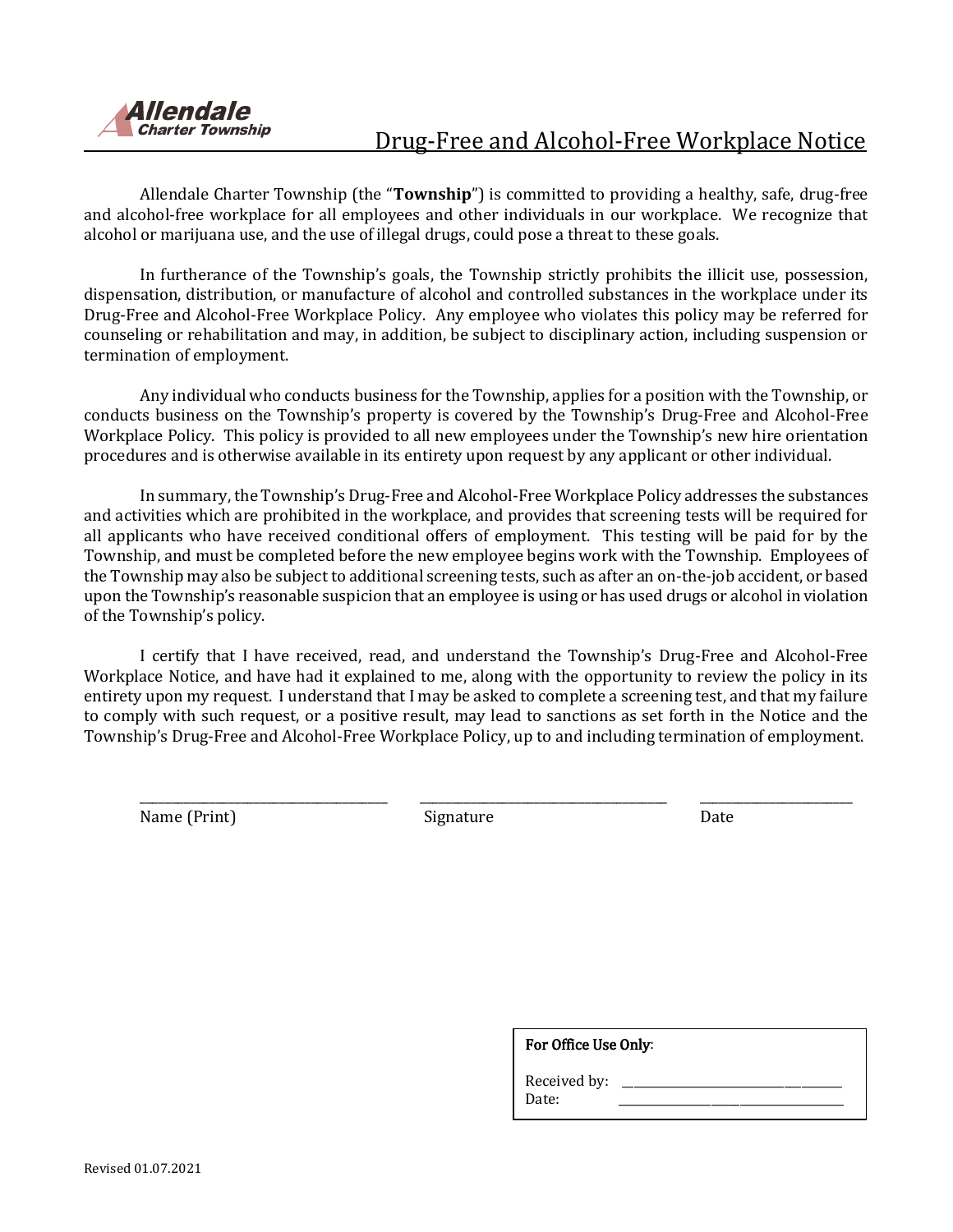

# Drug and Alcohol Testing Consent Form

I hereby agree, upon request made under the Drug-Free and Alcohol-Free Workplace Policy of the Allendale Charter Township (the "**Township**"), to submit to a drug and/or alcohol test and to furnish a sample of my urine, breath, hair, saliva, and/or blood for the purpose of testing for the presence of alcohol, marijuana, or other controlled substances. I understand and agree that if I at any time refuse to submit to a screening test under the Township's policy, or if I otherwise fail to cooperate with the testing procedures in any way, my application for employment will be immediately rejected, or my employment will be subject to immediate termination if I have already been hired.

I hereby knowingly and voluntarily authorize the Township to send the specimen or specimens so collected to a laboratory or other testing facility that the Township designates for a test to screen for the presence of any such detectable substances. I also agree and hereby authorize any laboratory or other testing facility the Township may designate to release all documentation relating to such test to the Township, the Township's agents, and any governmental entity involved in a legal proceeding or investigation connected with the test. I understand that the Township will utilize the results of the screening test to determine my eligibility for employment or continued employment, and that the current use of such prohibited substances may subject me to discipline, up to and including denial of employment or termination.

I agree to hold harmless the Township, its physicians, and any laboratory or testing facility the Township may designate, as well as their respective officers, directors, employees, and agents, from any and all claims, damages, losses, liabilities, costs and expenses, including attorney's fees, arising from or relating to collecting samples, testing such samples for the presence of the identified substances, and disclosing my test results, including without limitation the disclosure of any inaccurate or incomplete results to the fullest extent permitted by law. This means I agree not to sue or hold responsible any such parties for any alleged harm to me, in any form, that might result from a screening test. Harm includes termination of employment or any other kind of adverse employment action that may arise as a result of the test.

I understand and expressly agree that the Township reserves the right to require me to submit to a drug test under this policy at any time, including whenever I am involved in a workplace accident or injury or if I exhibit behavior in the workplace under circumstances that reasonably suggest the possible involvement or influence of alcohol or drugs as the cause of an accident, injury, or behavior.

I have carefully read this consent form and affirm that I fully understand its contents. I acknowledge that my signature below reflects that I voluntarily agree to be tested for the presence of prohibited substances.

\_\_\_\_\_\_\_\_\_\_\_\_\_\_\_\_\_\_\_\_\_\_\_\_\_\_\_\_\_\_\_\_\_\_\_\_\_\_\_ \_\_\_\_\_\_\_\_\_\_\_\_\_\_\_\_\_\_\_\_\_\_\_\_\_\_\_\_\_\_\_\_\_\_\_\_\_\_\_ \_\_\_\_\_\_\_\_\_\_\_\_\_\_\_\_\_\_\_\_\_\_\_\_ Name (Print) Signature Communication of the Date of School and Date Communication of the Date

| For Office Use Only:  |  |  |
|-----------------------|--|--|
| Received by:<br>Date: |  |  |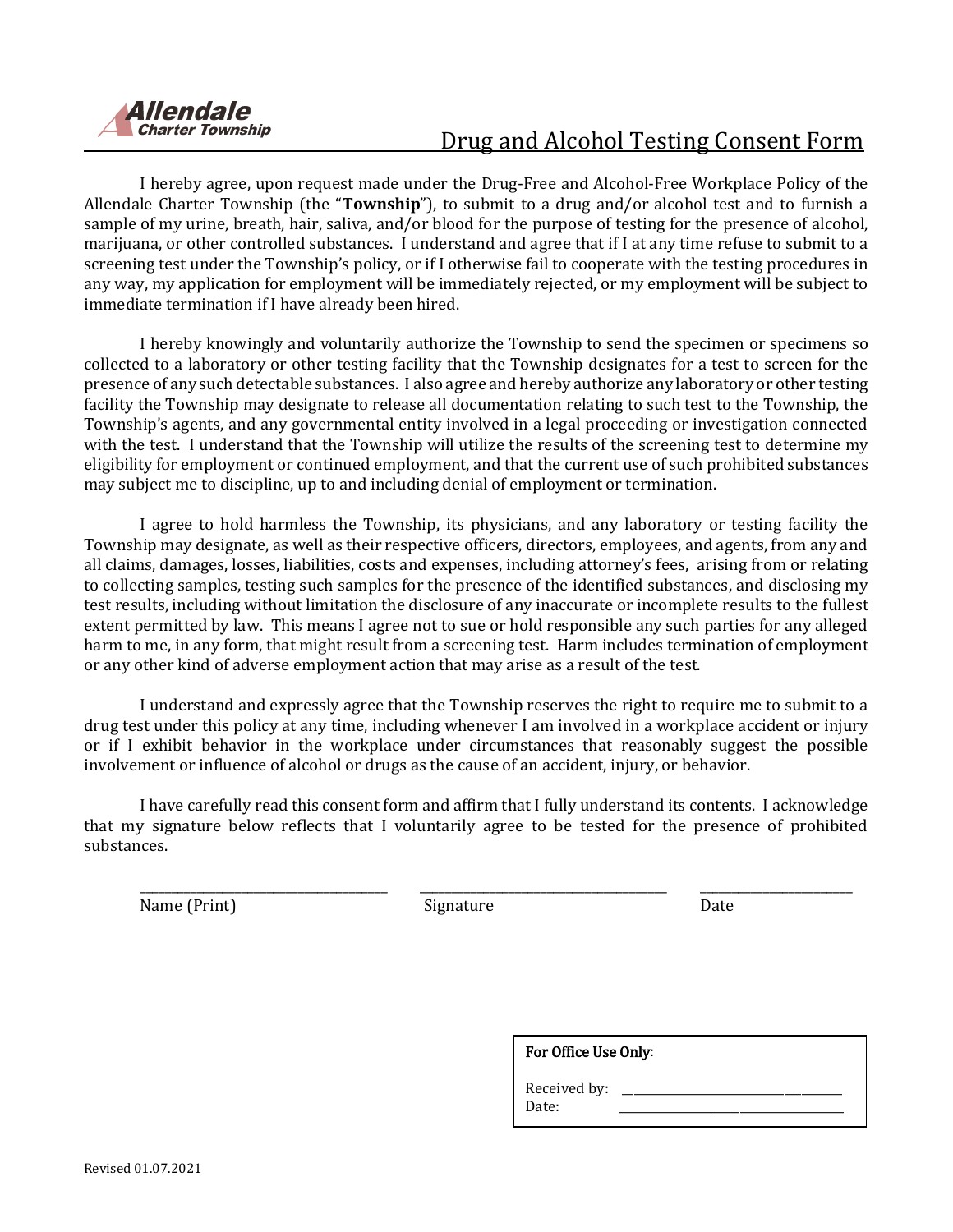

#### **NOTICE: TO BE COMPLETED BY EMPLOYEES APPLYING FOR A FIREFIGHTER POSITION ONLY.**

To protect the health and safety of employees and the public, comply with federal and state laws, and ensure that new hires are physically able to perform the essential functions of positions for which they are being considered, Allendale Charter Township (the "**Township**") requires all new hires in certain positions to undergo physical examinations as a condition of employment. Physical examinations are mandatory only for those jobs that require specific physical abilities of fitness levels to perform. The Township retains the right to revoke conditional offers of employment when the physical examination indicates a new hire cannot safely perform the job, even with reasonable accommodation.

By signing below, I hereby agree to undergo a physical examination performed by a doctor, medical center, hospital, laboratory, or medical worker selected by the Township if the position for which I am applying requires such examination as a condition of my employment. I also authorize the Township or its representatives to receive all medical records and tests related to this physical examination that contain information relevant to my fitness and ability to perform, with or without reasonable accommodation, the essential functions of the position for which I am being considered. I acknowledge that if I do not complete this examination or the examination results indicate that I cannot physically perform the essential functions of the position, with or without a reasonable accommodation, the Township has the right to revoke any conditional offer of employment I may receive.

I also hereby release and discharge the Township, its representatives, and the designated medical personnel, agents, or authorized testing laboratories from any claims or potential liability relating to the physical or medical examination. I agree not to file or pursue any complaints, claims, or legal actions against the Township and its employees, representatives, or agents related to their activities or actions performed in connection with this physical or medical examination.

I have carefully read this consent and release form and affirm that I fully understand its contents. I acknowledge that my signature below reflects that I voluntarily agree to the terms and conditions stated herein.

Name (Print) Signature Signature Date

\_\_\_\_\_\_\_\_\_\_\_\_\_\_\_\_\_\_\_\_\_\_\_\_\_\_\_\_\_\_\_\_\_\_\_\_\_\_\_ \_\_\_\_\_\_\_\_\_\_\_\_\_\_\_\_\_\_\_\_\_\_\_\_\_\_\_\_\_\_\_\_\_\_\_\_\_\_\_ \_\_\_\_\_\_\_\_\_\_\_\_\_\_\_\_\_\_\_\_\_\_\_\_

| For Office Use Only:  |  |
|-----------------------|--|
| Received by:<br>Date: |  |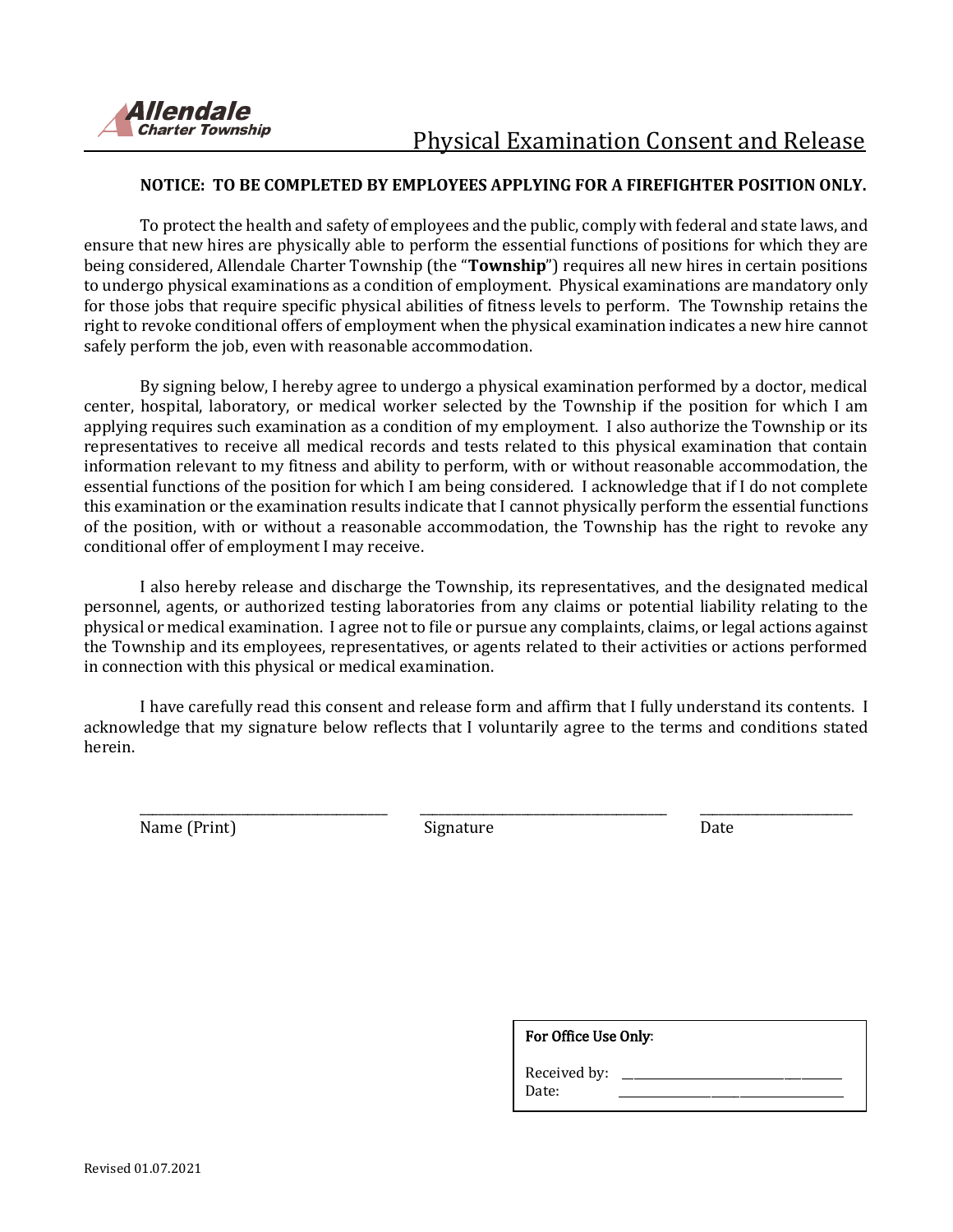

# Background Check Authorization and Release

I authorize the Allendale Charter Township (the "**Township**") to make an investigation of any of the facts set forth in this application and release the Township from any liability related to such investigation. I understand that the Township may, in its sole discretion, conduct or have conducted by an individual or entity of its choice, a criminal background history search on me for any past criminal convictions or pending felony charges. I hereby consent to this search being conducted and to the disclosure of the results of that search by the individual or entity conducting the search to the Township. I further hereby release the individual or entity conducting the search, the Township, and its employees, Board Members, officers, and agents, from any and all liability, claims and damages, including but not limited to, claims for releasing or using any information revealed as a result of this search.

\_\_\_\_\_\_\_\_\_\_\_\_\_\_\_\_\_\_\_\_\_\_\_\_\_\_\_\_\_\_\_\_\_\_\_\_\_\_\_ \_\_\_\_\_\_\_\_\_\_\_\_\_\_\_\_\_\_\_\_\_\_\_\_

\_\_\_\_\_\_\_\_\_\_\_\_\_\_\_\_\_\_\_\_\_\_\_\_\_\_\_\_\_\_\_\_\_\_\_\_\_\_\_ \_\_\_\_\_\_\_\_\_\_\_\_\_\_\_\_\_\_\_\_\_\_\_\_\_\_\_\_\_\_\_\_\_\_\_\_\_\_\_ Full Legal Name (Print) Signature

Prior Aliases (if any) Date

For Office Use Only:

Received by: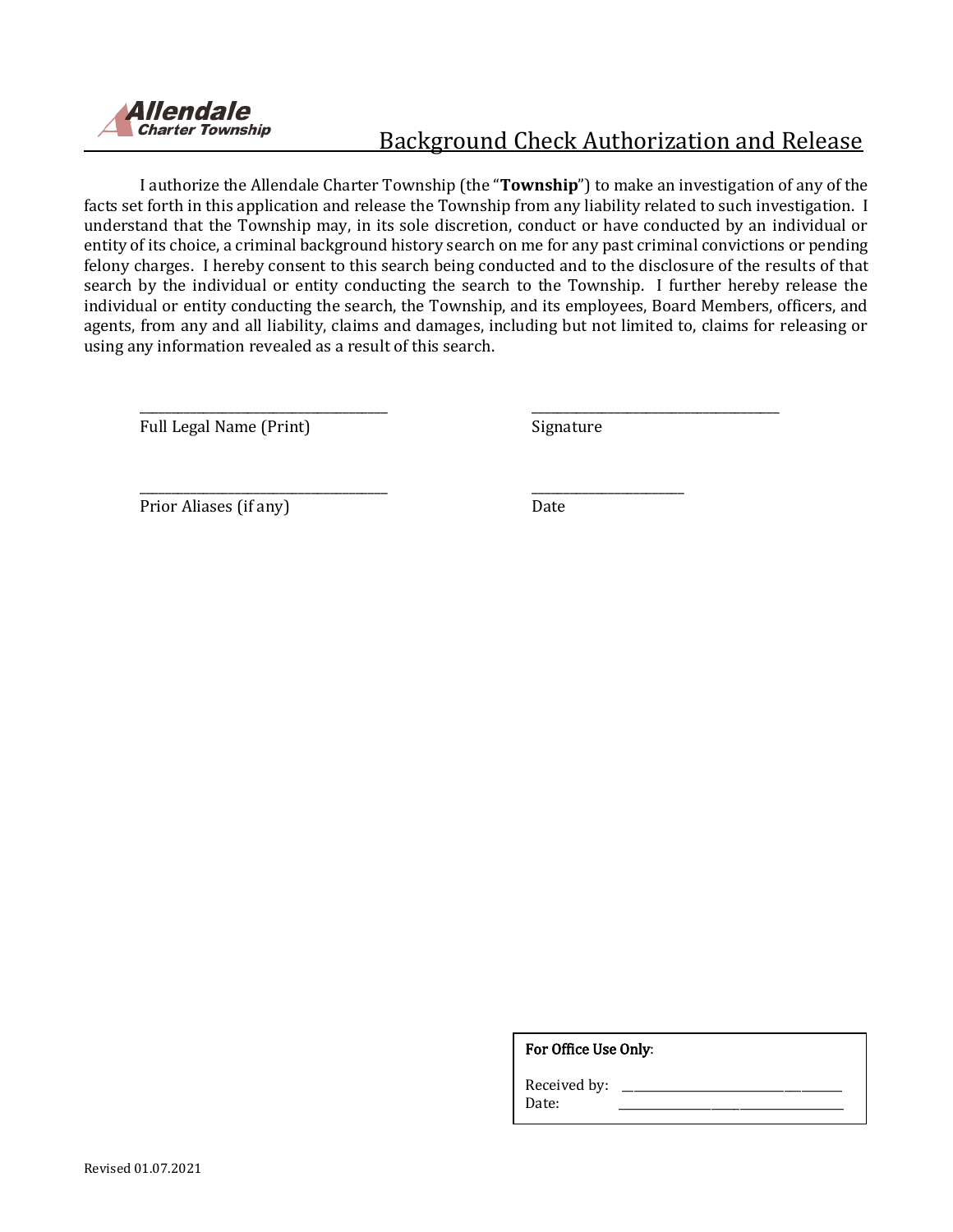

# Consent to Obtain Driving Record and Release

In conjunction with my potential employment at Allendale Charter Township (the "**Township**"), I authorize the Secretary of State, State of Michigan, to release and forward to the Township any information pertaining to my driving record as in the possession of its offices. I understand the Township will use these records to evaluate my suitability to fulfill driving duties that may be related to the position for which I am applying. I also consent to the review, evaluation, and other use of any motor vehicle records and related information I may have provided to the Township.

I agree to fully and completely release and forever discharge the named Secretary of State, its officers, directors, employees, agents, successors, representatives and assigns from any and all liability, claims, demands and causes of action of any kind whatsoever, including but not limited to, claims of personal injury, harm, defamation of character, claims of invasion of privacy, unauthorized release of personnel records and information, information that may lead to my wrongfully being denied employment, or if employed, my wrongful discharge, and employment discrimination, including age discrimination, arising directly or indirectly out of his/her/their decision to provide information to said entity, and of his/her/their having provided such information to the Township.

\_\_\_\_\_\_\_\_\_\_\_\_\_\_\_\_\_\_\_\_\_\_\_\_\_\_\_\_\_\_\_\_\_\_\_\_\_\_\_ \_\_\_\_\_\_\_\_\_\_\_\_\_\_\_\_\_\_\_\_\_\_\_\_\_\_\_\_\_\_\_\_\_\_\_\_\_\_\_

\_\_\_\_\_\_\_\_\_\_\_\_\_\_\_\_\_\_\_\_\_\_\_\_\_\_\_\_\_\_\_\_\_\_\_\_\_\_\_ \_\_\_\_\_\_\_\_\_\_\_\_\_\_\_\_\_\_\_\_\_\_\_\_\_\_\_\_\_\_\_\_\_\_\_\_\_\_\_

\_\_\_\_\_\_\_\_\_\_\_\_\_\_\_\_\_\_\_\_\_\_\_\_\_\_\_\_\_\_\_\_\_\_\_\_\_\_\_

Full Legal Name (Print) Driver's License Number

Signature Signature Social Security Number

Date

For Office Use Only:

Received by: Date: \_\_\_\_\_\_\_\_\_\_\_\_\_\_\_\_\_\_\_\_\_\_\_\_\_\_\_\_\_\_\_\_\_\_\_\_\_\_\_